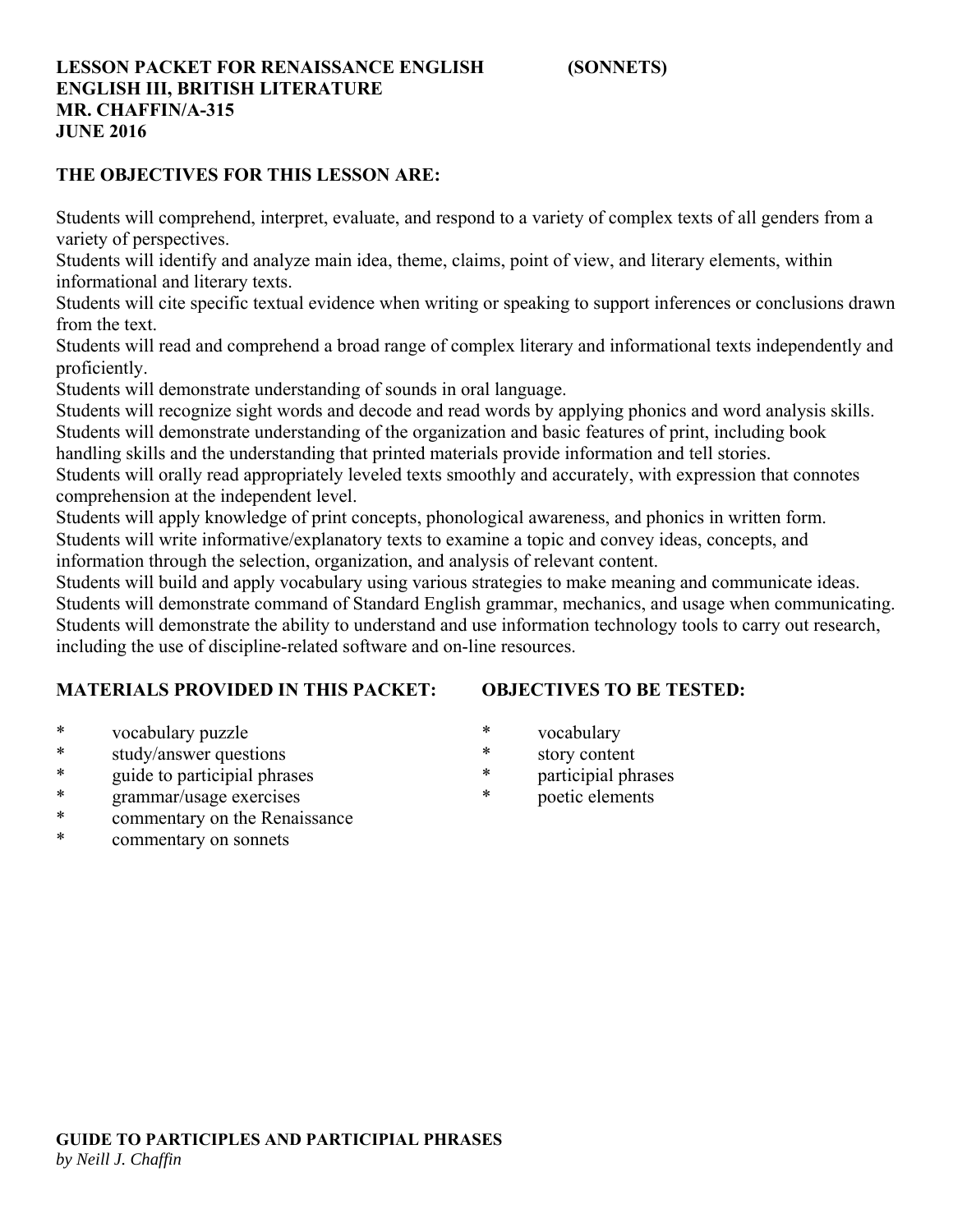A participial phrase is one of the three types of verbal phrases: participial phrases, infinitive phrases, and gerund phrases. A participial phrase is a phrase that is based on the past participle or present participle of a verb and used as an adjective.

All verbs have four principal parts: the present, the past, the past participle, and the present participle. We will be concerned with the past participle and the present participle. These two can function either as the main verb in a verb phrase or as an adjective.

# **PARTICIPLES AS VERBS AND AS ADJECTIVES**

| I have <b>spoken</b> with the principal today.    | (past) |
|---------------------------------------------------|--------|
| The <b>spoken</b> part of the program begins now. | (past) |
| The men were <b>thinking</b> about the problem.   | (pres  |
| A thinking man will usually be successful.        | (pres  |
| We have <b>broken</b> the rules.                  | (past) |
| The <b>broken</b> rules were important.           | (past) |
| She is <b>speaking</b> on the phone.              | (pres  |
| She had a <b>speaking</b> role in the play.       | (pres  |

participle as the main verb in a verb phrase) participle as an adjective) *The menticiple as the main verb in a verb phrase*) *thent* participle as an adjective) participle as the main verb in a verb phrase)  $participle$  as an adjective)  $\mathbf{S}$  *ent participle as the main verb in a verb phrase*)  $\mathbf{F}$  *ent participle as an adjective*)

#### **PARTICIPIAL PHRASES AS ADJECTIVES**

A participial phrase *usually* begins with the participle itself, but there may be a preceding word that is part of the phrase The remainder of the phrase may be an adverb, a prepositional phrase, a direct object, etc. In its entirety, the participial phrase always functions as an adjective. If a participial phrase begins the sentence, it must have a comma after it.

| Thinking of a solution, the workers got the job done. | (present participle and prepositional phrase: modifying workers) |
|-------------------------------------------------------|------------------------------------------------------------------|
| The holes <b>dug by the mole</b> disfigured the yard. | (past participle and prepositional phrase: modifying holes)      |
| Stunning the listening crowd, the storm broke.        | (present participle and a direct object: modifying storm)        |
| Cut thin and cooked quickly, the ingredients in a     | (compound participial phrase consisting of two past participles  |
| stir fry should always be fresh.                      | and two adverbs: modifying ingredients)                          |
| The attendant hit the curb while parking the car,.    | (present participle and a direct object; note the introductory   |
|                                                       | word "while": modifying attendant)                               |
| Having parked the car, the attendant locked it.       | (this is a participial phrase in the passive perfect form:       |
| modifying                                             | <i>attendant</i> )                                               |
| <b>Slowly roasted over an open fire, the meat was</b> | (past participle and prepositional phrase introduced with an     |
| delicious.                                            | <i>adverb: modifying meat)</i>                                   |

Do not confuse a participial phrase with an adverb clause. The adverb clause will begin with a subordinating conjunction and will contain its own subject. A participial phrase does not have its own subject; it functions as an adjective to describe a noun or pronoun elsewhere in the sentence.

As mentioned above, an introductory participial phrase must have comma after it. Sometimes a participial phrase must be set off with a comma or commas even if it does not begin the sentence. A **restrictive phrase** *will not* **have commas**: it is information that is very important to the meaning of the sentence. A **non-restrictive phrase** *will* **have commas**: it is just extra information that is nice to know but not really important.

| The book lying on the desk is mine.                          | (lying on the desk is restrictive; it is important to know which                           |  |  |
|--------------------------------------------------------------|--------------------------------------------------------------------------------------------|--|--|
| book)                                                        |                                                                                            |  |  |
| The book, covered with graffiti, lay on the desk.            | (covered with graffiti is non-restrictive; it is nice to know but not<br>really essential) |  |  |
| A sign <b>painted in bright colors</b> is usually important. | (painted in bright colors is restrictive; it is important to the                           |  |  |
| meaning of the sentence.                                     |                                                                                            |  |  |
| <b>PROBLEMS WITH PARTICIPIAL PHRASES</b>                     |                                                                                            |  |  |

# **PROBLEMS WITH PARTICIPIAL PHRASES**

Be careful to use participles and participial phrases so that it is clear what word is being modified and that there is a word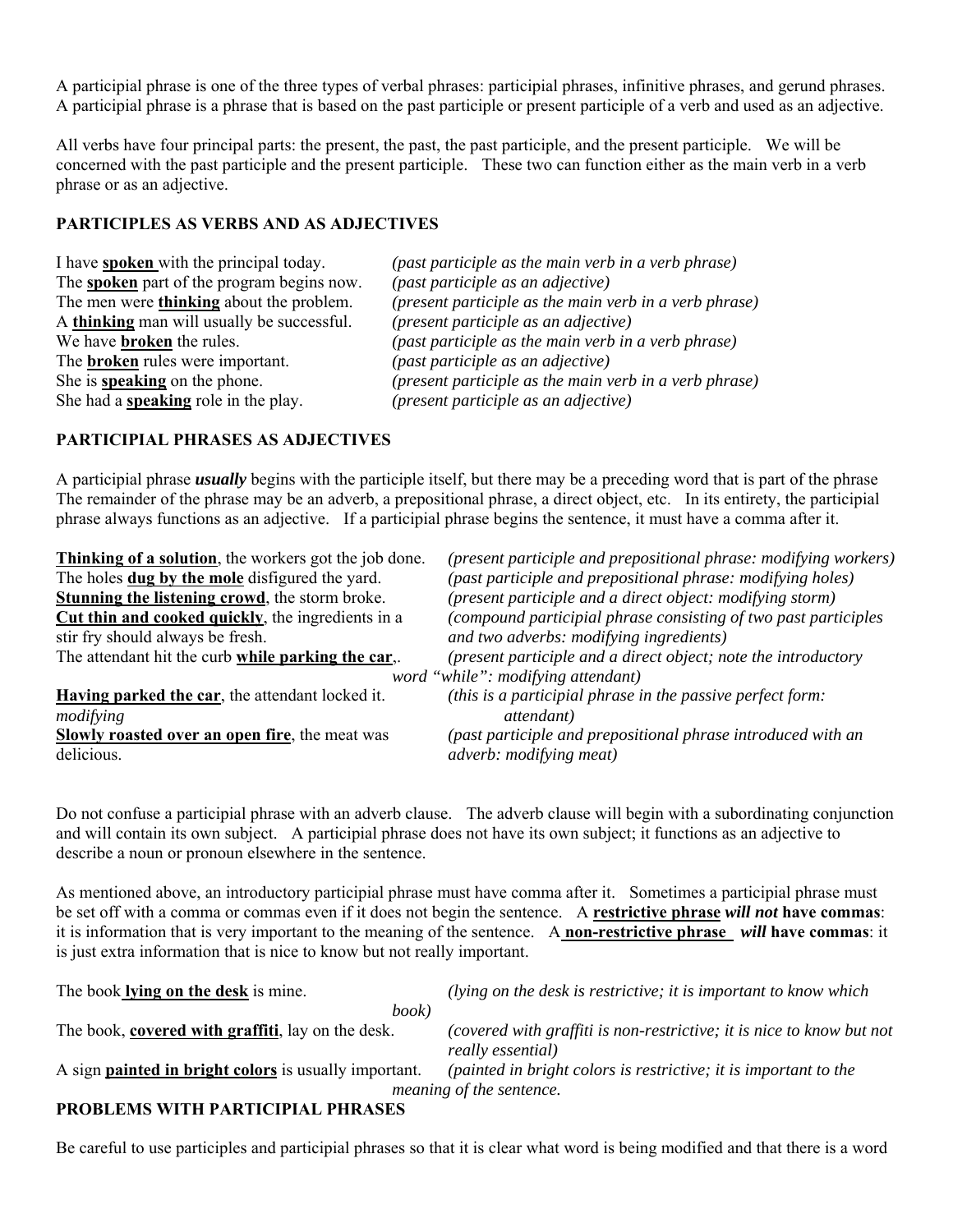in the rest of the sentence to which the participial phrase can logically refer. Otherwise, you get some very strange and unintended meanings:

| Lifting a heavy stack of boards, my sleeve caught on a nail.              | (your sleeve was lifting a stack of         |  |
|---------------------------------------------------------------------------|---------------------------------------------|--|
|                                                                           | $boards$ ?!?)                               |  |
| Lifting a heavy stack of boards, I caught my sleeve on a nail.            | (now it is clear that I was lifting the     |  |
| boards!)                                                                  |                                             |  |
| When I was lifting a heavy stack of boards, my sleeve caught on a nail    | (again it is clear that $I$ was lifting the |  |
|                                                                           | boards!)                                    |  |
| <b>Enthralled by a fascinating discussion</b> , the hours passed quickly. | ( <i>the hours were enthralled?!?</i> )     |  |
| Enthralled by a fascinating discussion, I found the hours passed quickly. | (now it is clear that I am enthralled!)     |  |
| Because I was enthralled by a fascinating discussion, the hours           | (now it is now clear that $I$ am            |  |
| passed quickly.                                                           | enthralled)                                 |  |

In the above examples, you will see that the solution is to alter the main part of the sentence so that there is a word to which the participial phrase can rationally refer or to turn the participial phrase into an adverb clause, which will have its own subject.

#### **Where you put the participial phrase makes a difference in meaning:**

| I shot an elephant wearing my pajamas.             | (Why was the elephant wearing my pajamas?)                        |
|----------------------------------------------------|-------------------------------------------------------------------|
| Wearing my pajamas, I shot an elephant.            | (Now it is clear that I am wearing my pajamas, not the elephant!) |
| He fell to the ground stunned by the ball.         | (The ground is stunned by the ball?)                              |
| <b>Stunned by the ball, he fell to the ground.</b> | (Now it is clear that he is stunned by the ball.)                 |
| Shopping at the store, we saw our friends.         | (We are doing the shopping.)                                      |
| We saw our friends shopping at the store.          | (Now it is our friends doing the shopping.)                       |

Do not confuse prepositional phrases, participial phrases, and adverb clauses. The prepositional phrase will start with a preposition and will not contain a verb. The participial phrase will *usually* begin with a part participle or present participle of a verb. The adverb clause will start with a subordinating conjunction and will contain its own subject.

| We saw our friends at the store.                         | <i>(prepositional phrase)</i> |
|----------------------------------------------------------|-------------------------------|
| We saw our friends shopping at the store.                | <i>(participial phrase)</i>   |
| We saw our friends when they were shopping at the store. | (adverb clause)               |

Note that a participial phrase acts as an adjective. You will always be able to remove it from the sentence and still have a structurally complete sentence, although you will be missing some information. This is also true of prepositional phrases and adverb and adjective clauses. You can see this in the above examples: after removing the bold-faced structures, you still have a complete sentence: We saw our friends.

**The Renaissance** *by Neill J. Chaffin*

The Renaissance-the word means "rebirth" was a time of great change: religious, political, economic, artistic, literary, and societal. It was a relatively prosperous time. Warfare decreased. Political power became more centralized. The feudal system waned and was replaced by more opportunity for economic and social advancement. There was a flowering of art and literature. The Renaissance in England can be dated between the late 15th Century and the middle of the 17th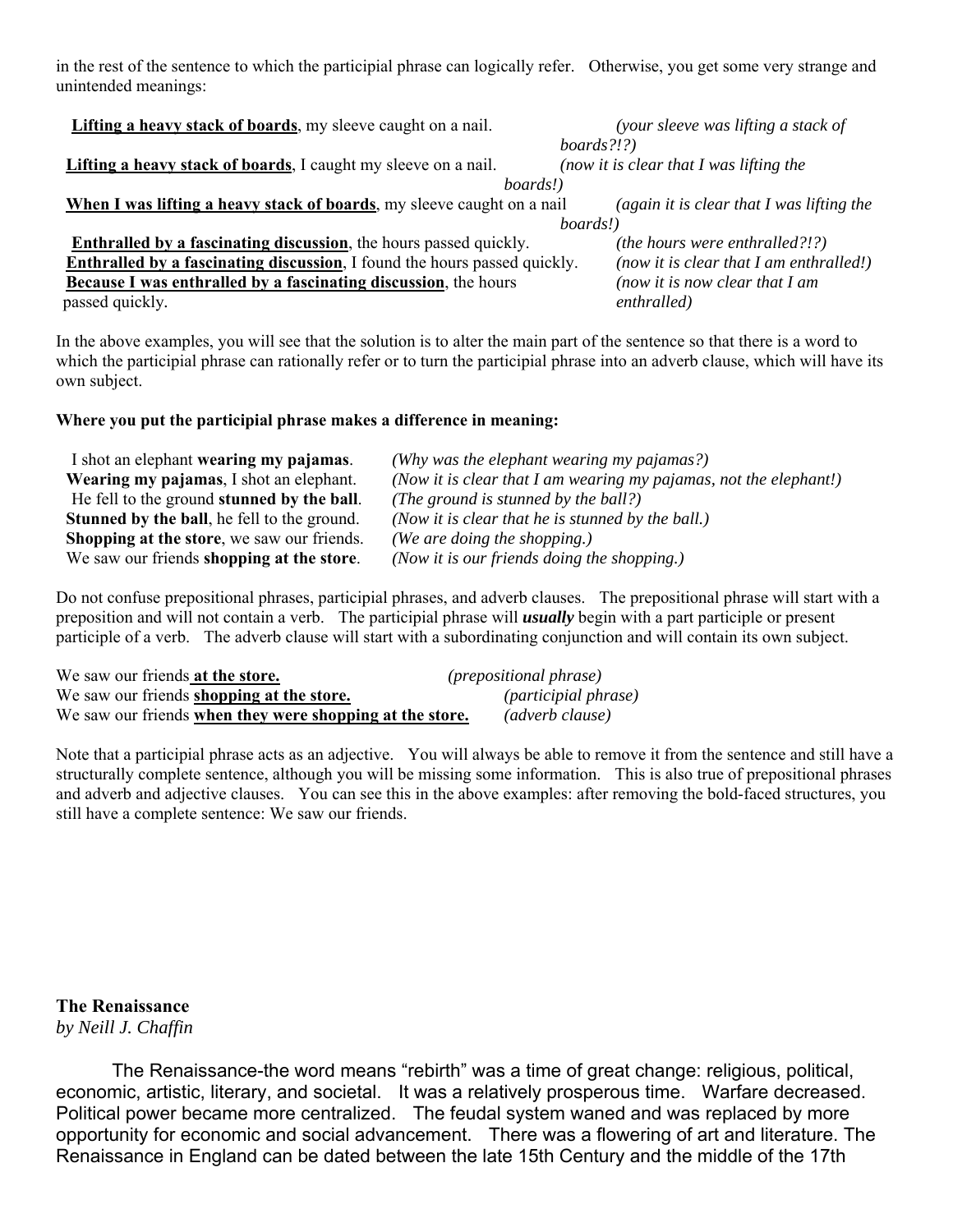Century.

 Horizons opened up as trade increased, and voyages of exploration connected the world. This was the era of Columbus's voyages and the establishment of the trade route around Africa by Da Gama and Diaz. Magellan circumnavigated the globe. Cortez conquered Mexico, and Pizarro conquered South America. The English began settlements in North America, and the French established themselves in what is now Canada. Contact was made with the Far East, and trade began to develop.

 This was the age of Leonardo da Vinci, Copernicus, Galileo, Paracelsus, Vesalius, Brahe, Kepler, Huygens, and countless other great names in the sciences. Huge advances were made in astronomy, medicine, and mathematics. Mercator and Vespucci drew maps. The first terrestrial globe was constructed. Leuwenhoek established zoology. Clocks, at least in the traditional mechanical form, developed and became more widely available. Da Vinci drew a flying machine.

 Art exploded. Renaissance artists included Verrocchio, Botticelli, Da Vinci, Michelangelo, Durer, Raphael, Titian, Correggio, Holbein, El Greco, and many others produced great works of painting and sculpture that now grace the world's museums. Their works encompassed the whole of human experience.

 In literature, the *King James Bible* was printed. Shakespeare wrote his timeless plays. Worldly love became the topic of countless sonnets. Milton wrote *Paradise Lost*. It was the age of John Donne, Edmund Spenser, Walter Raleigh, Christopher Marlowe, and Francis Bacon.

 Students who want to get a good picture of how the various areas of human endeavor developed during the Renaissance-and, indeed, throughout recorded history-should obtain a copy of *The Timetables of History*, by Bernard Grun. It traces history through developments in history, politics, literature, theater, religion, philosophy, visual arts, music, technology, science, and daily life.

# **EXERCISE ON PARTICIPIAL PHRASES**

*Directions: Circle the participial phrases:*

- 01. The stones lying on the bottom of the pool were magnified by the water.  $(7)$
- 02. Crushed by the fallen tree, the car was a total loss. (5)
- 03. He sat motionless on the floor, visibly shaken. (2)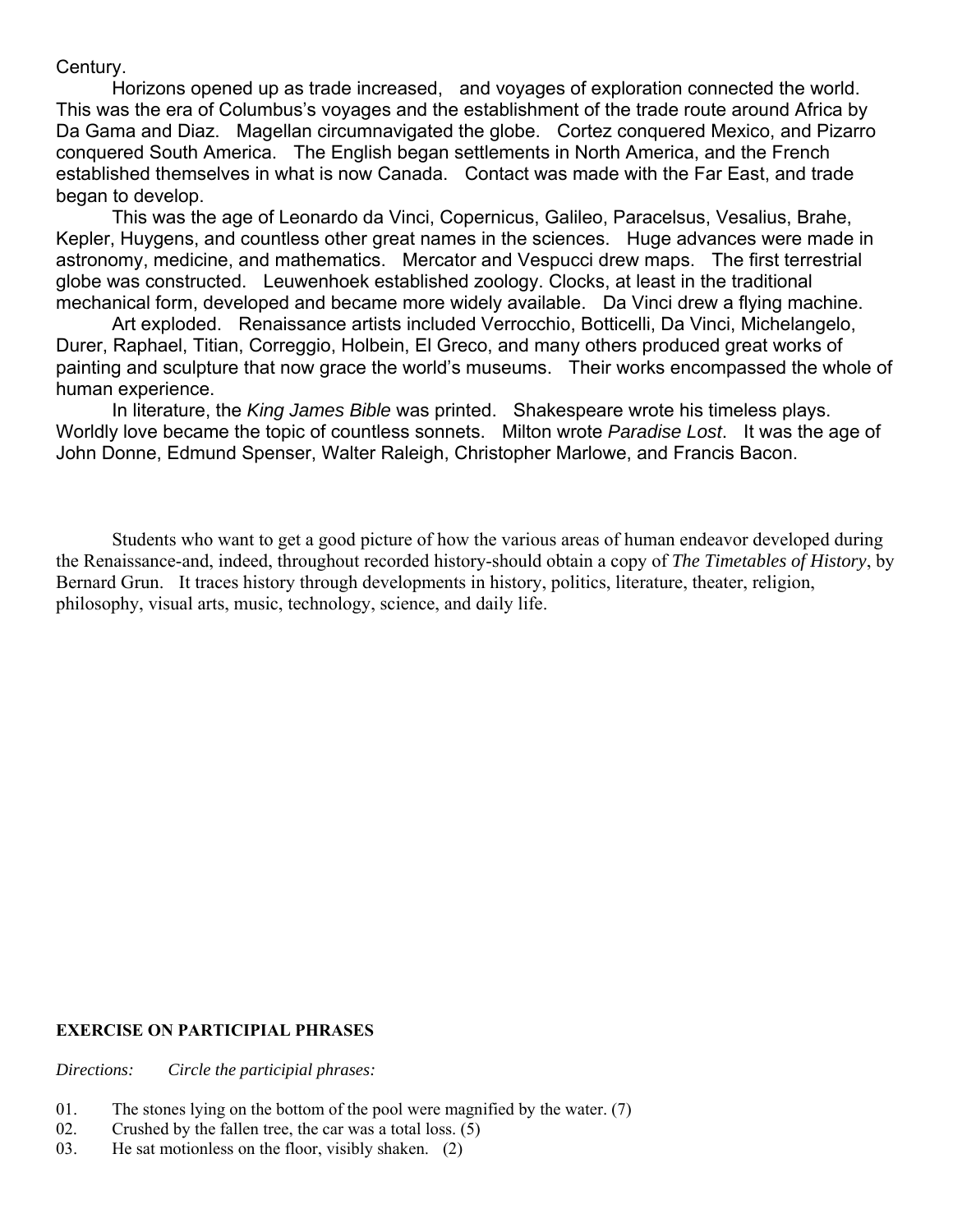- 04. The report, typed neatly and accurately, lay on the desk. (4)
- 05. Quickly corrected by the machinist, the errors in the part were no longer a problem.  $(5)$

 $\mathcal{L}_\mathcal{L} = \{ \mathcal{L}_\mathcal{L} = \{ \mathcal{L}_\mathcal{L} = \{ \mathcal{L}_\mathcal{L} = \{ \mathcal{L}_\mathcal{L} = \{ \mathcal{L}_\mathcal{L} = \{ \mathcal{L}_\mathcal{L} = \{ \mathcal{L}_\mathcal{L} = \{ \mathcal{L}_\mathcal{L} = \{ \mathcal{L}_\mathcal{L} = \{ \mathcal{L}_\mathcal{L} = \{ \mathcal{L}_\mathcal{L} = \{ \mathcal{L}_\mathcal{L} = \{ \mathcal{L}_\mathcal{L} = \{ \mathcal{L}_\mathcal{$ 

 $\mathcal{L}_\mathcal{L} = \{ \mathcal{L}_\mathcal{L} = \{ \mathcal{L}_\mathcal{L} = \{ \mathcal{L}_\mathcal{L} = \{ \mathcal{L}_\mathcal{L} = \{ \mathcal{L}_\mathcal{L} = \{ \mathcal{L}_\mathcal{L} = \{ \mathcal{L}_\mathcal{L} = \{ \mathcal{L}_\mathcal{L} = \{ \mathcal{L}_\mathcal{L} = \{ \mathcal{L}_\mathcal{L} = \{ \mathcal{L}_\mathcal{L} = \{ \mathcal{L}_\mathcal{L} = \{ \mathcal{L}_\mathcal{L} = \{ \mathcal{L}_\mathcal{$ 

 $\mathcal{L}_\mathcal{L} = \mathcal{L}_\mathcal{L} = \mathcal{L}_\mathcal{L} = \mathcal{L}_\mathcal{L} = \mathcal{L}_\mathcal{L} = \mathcal{L}_\mathcal{L} = \mathcal{L}_\mathcal{L} = \mathcal{L}_\mathcal{L} = \mathcal{L}_\mathcal{L} = \mathcal{L}_\mathcal{L} = \mathcal{L}_\mathcal{L} = \mathcal{L}_\mathcal{L} = \mathcal{L}_\mathcal{L} = \mathcal{L}_\mathcal{L} = \mathcal{L}_\mathcal{L} = \mathcal{L}_\mathcal{L} = \mathcal{L}_\mathcal{L}$ 

 $\mathcal{L}_\mathcal{L} = \{ \mathcal{L}_\mathcal{L} = \{ \mathcal{L}_\mathcal{L} = \{ \mathcal{L}_\mathcal{L} = \{ \mathcal{L}_\mathcal{L} = \{ \mathcal{L}_\mathcal{L} = \{ \mathcal{L}_\mathcal{L} = \{ \mathcal{L}_\mathcal{L} = \{ \mathcal{L}_\mathcal{L} = \{ \mathcal{L}_\mathcal{L} = \{ \mathcal{L}_\mathcal{L} = \{ \mathcal{L}_\mathcal{L} = \{ \mathcal{L}_\mathcal{L} = \{ \mathcal{L}_\mathcal{L} = \{ \mathcal{L}_\mathcal{$ 

 $\mathcal{L}_\mathcal{L} = \mathcal{L}_\mathcal{L} = \mathcal{L}_\mathcal{L} = \mathcal{L}_\mathcal{L} = \mathcal{L}_\mathcal{L} = \mathcal{L}_\mathcal{L} = \mathcal{L}_\mathcal{L} = \mathcal{L}_\mathcal{L} = \mathcal{L}_\mathcal{L} = \mathcal{L}_\mathcal{L} = \mathcal{L}_\mathcal{L} = \mathcal{L}_\mathcal{L} = \mathcal{L}_\mathcal{L} = \mathcal{L}_\mathcal{L} = \mathcal{L}_\mathcal{L} = \mathcal{L}_\mathcal{L} = \mathcal{L}_\mathcal{L}$ 

 $\mathcal{L}_\mathcal{L} = \{ \mathcal{L}_\mathcal{L} = \{ \mathcal{L}_\mathcal{L} = \{ \mathcal{L}_\mathcal{L} = \{ \mathcal{L}_\mathcal{L} = \{ \mathcal{L}_\mathcal{L} = \{ \mathcal{L}_\mathcal{L} = \{ \mathcal{L}_\mathcal{L} = \{ \mathcal{L}_\mathcal{L} = \{ \mathcal{L}_\mathcal{L} = \{ \mathcal{L}_\mathcal{L} = \{ \mathcal{L}_\mathcal{L} = \{ \mathcal{L}_\mathcal{L} = \{ \mathcal{L}_\mathcal{L} = \{ \mathcal{L}_\mathcal{$ 

 $\mathcal{L}_\mathcal{L} = \{ \mathcal{L}_\mathcal{L} = \{ \mathcal{L}_\mathcal{L} = \{ \mathcal{L}_\mathcal{L} = \{ \mathcal{L}_\mathcal{L} = \{ \mathcal{L}_\mathcal{L} = \{ \mathcal{L}_\mathcal{L} = \{ \mathcal{L}_\mathcal{L} = \{ \mathcal{L}_\mathcal{L} = \{ \mathcal{L}_\mathcal{L} = \{ \mathcal{L}_\mathcal{L} = \{ \mathcal{L}_\mathcal{L} = \{ \mathcal{L}_\mathcal{L} = \{ \mathcal{L}_\mathcal{L} = \{ \mathcal{L}_\mathcal{$ 

 $\mathcal{L}_\mathcal{L} = \{ \mathcal{L}_\mathcal{L} = \{ \mathcal{L}_\mathcal{L} = \{ \mathcal{L}_\mathcal{L} = \{ \mathcal{L}_\mathcal{L} = \{ \mathcal{L}_\mathcal{L} = \{ \mathcal{L}_\mathcal{L} = \{ \mathcal{L}_\mathcal{L} = \{ \mathcal{L}_\mathcal{L} = \{ \mathcal{L}_\mathcal{L} = \{ \mathcal{L}_\mathcal{L} = \{ \mathcal{L}_\mathcal{L} = \{ \mathcal{L}_\mathcal{L} = \{ \mathcal{L}_\mathcal{L} = \{ \mathcal{L}_\mathcal{$ 

 $\mathcal{L}_\mathcal{L} = \{ \mathcal{L}_\mathcal{L} = \{ \mathcal{L}_\mathcal{L} = \{ \mathcal{L}_\mathcal{L} = \{ \mathcal{L}_\mathcal{L} = \{ \mathcal{L}_\mathcal{L} = \{ \mathcal{L}_\mathcal{L} = \{ \mathcal{L}_\mathcal{L} = \{ \mathcal{L}_\mathcal{L} = \{ \mathcal{L}_\mathcal{L} = \{ \mathcal{L}_\mathcal{L} = \{ \mathcal{L}_\mathcal{L} = \{ \mathcal{L}_\mathcal{L} = \{ \mathcal{L}_\mathcal{L} = \{ \mathcal{L}_\mathcal{$ 

- 06. Some of the boys called to the office were guilty of the offense. (4)
- 07. Breathing deeply and rhythmically, she practiced her yoga routine. (4)
- 08. Having finished the test, the students breathed a sigh of relief. (4)
- 09. Completing their work, the men packed up their tools and left. (3)
- 10. The girls singing in the program are very talented. (4)

#### **EXERCISE ON MISPLACED AND DANGLING PARTICIPIAL PHRASES**

| Directions: | Correct the sentences: |  |
|-------------|------------------------|--|
|-------------|------------------------|--|

- 01. A kitten sat on the floor purring softly.
- 02. Mr. Hawkins turned off the stereo irritated by the noise.
- 03. We could see the pyramids moving closer.
- 04. While driving at high speed, two deer ran suddenly across the road.
- 05. Left alone in the house, the noises terrified him.
- 06. While playing in the high chair, I was afraid the baby would fall out.
- 07. Being completely wild, Maria told us the cats were dangerous.
- 08. I could see the houses flying over the city.
- 09. While watching the tennis match, my cat jumped up on the kitchen counter.
- 10. Rounding a curve in the road, a sign warned us to slow down.

# **EXERCISE ON RUN-ONS, FRAGMENTS, AND COMPLETE SENTENCE**

*Directions: Classify as run-on, fragment, or complete:*

- 01. Lying beneath the covers on a cold and windy night.
- 02. Treated by the hospital and then released with a warning to go home and get some rest.
- 03. She walked down the street, looking into the shop windows as she went.
- 04. They could hear the approaching train they stopped at the crossing.
- 05. They could hear the approaching train, they stopped at the crossing.
- 06. They could hear the approaching train and they stopped at the crossing.
- 07. They could hear the approaching train; they stopped at the crossing.
- 08. They could hear the approaching train, and they stopped at the crossing.
- 09. Take the next exit; drive down into the town; find a gas station.
- 10. Take the next exit, drive down into the town, find a gas station.

# **THE SONNET**

 The sonnet was a popular poetic form in the Renaissance. It has a brief and musical form particularly well-suited for expressing emotions such as love, longing, reminiscence, sorrow, etc. It is invariably 14 lines in length and always rhymed, albeit in varying ways. While there are a number of variations on the sonnet form, the Petrarchan and the Shakespearean (Elizabethan) forms are the most common.

 The Petrarchan sonnet begins with eight lines that set forth the general idea of the poem. It follows this with six lines that are a summary, reaction, or conclusion to the previous eight.

The Elizabethan, or Shakespearean, sonnet begins with three four-line stanzas, called quatrains, and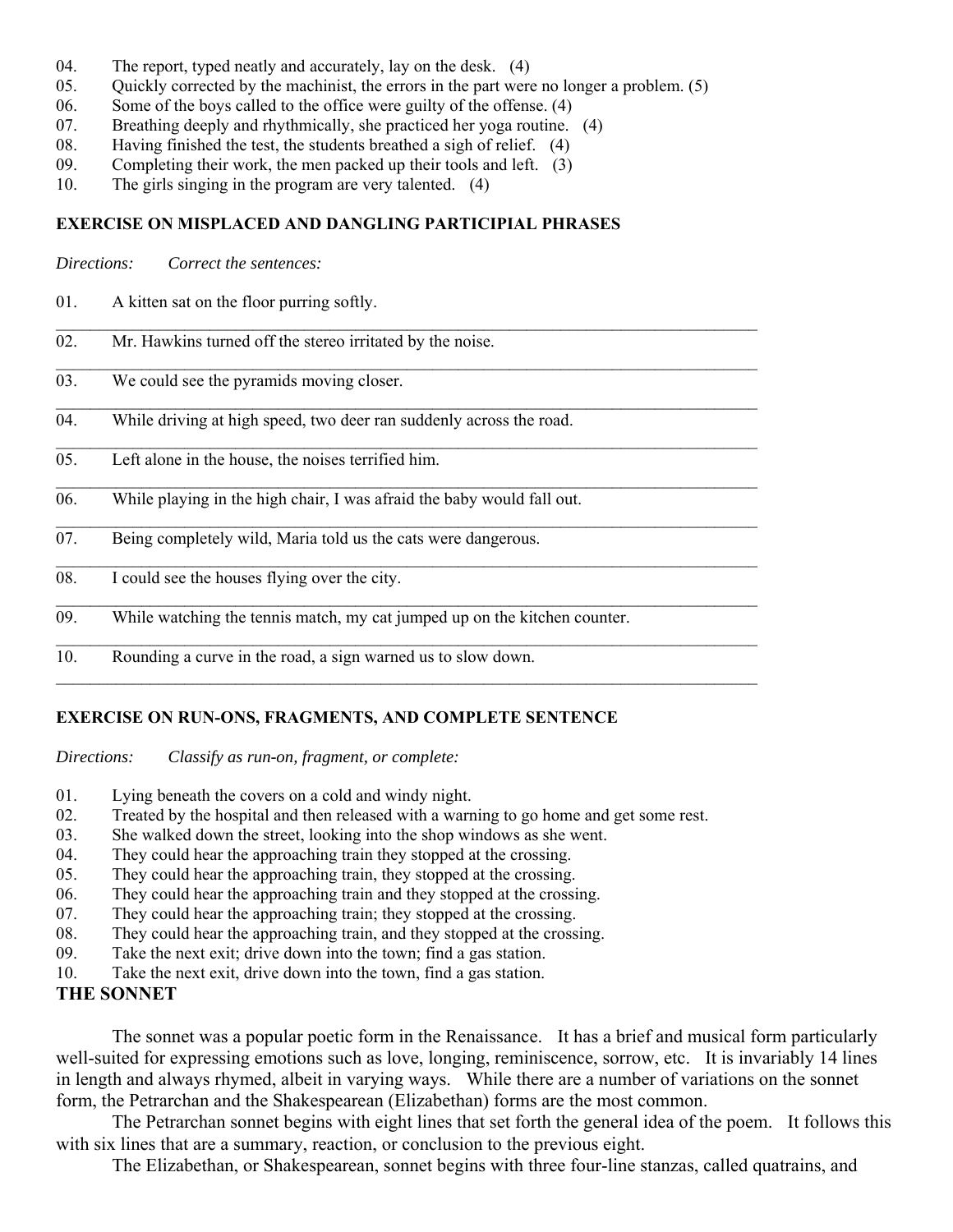follows these with a two-line summation or resolution.

# **Sample Petrarchan sonnet:**

# *The New Colossus* by Emma Lazarus

Not like the brazen giant of Greek fame, With conquering limbs astride from land to land; Here at our sea-washed, sunset gate shall stand A might woman with a torch, whose flame Is the imprisoned lightning, and her name Mother of Exiles. From her beacon-hand Glows world-wide welcome; her mild eyes command The air-bridged harbor that twin cities frame. "Keep, ancient lands, your storied pomp!" cries she With silent lips. "Give me your tired, your poor, Your huddled masses yearning to breathe free, The wretched refuse of your teeming shore. Send these, the homeless, tempest-tost to me, I lift my lamp beside the golden door!"

Notice that the first eight lines describe the Statue of Liberty. What the statue represents, that is the explanation of the first eight lines, is given in the words of the statue herself in the last six lines. The rhyme scheme is *ababbaabcdcdcd*.

# *When I Do Count (Sonnet 12)* by William Shakespeare

When I do count the clock that tells the time And see the brave day sunk in hideous night, When I behold the violet past prime And sable curls all silvered o'er with white, When lofty trees I see barren of leaves. Which erst from heat did canopy the herd And summer's green all girded up in sheaves Borne on the bier with white and bristly beard: Then of thy beauty do I question make That thou among the wastes of time must go, Since sweets and beauties do themselves forsake, And die as fast as they see other grows,

 And nothing 'gainst Time's scythe can make defence

 Save breed, to brave him when he takes thee hence.

Notice that there are three quatrains (four-line stanzas), although these are not usually written with breaks between them. Notice also that there is a change in the train of thought at the beginning of the third quatrain. This is then followed by a two line conclusion or reaction. The rhyme scheme of this sonnet is *ababcdcdefefgg*.

# **STUDY QUESTIONS FOR THE ABOVE PETRARCHAN SONNET**

- 01. Cite the alliterations in the lines beginning "here" and "glows".
- 02. What contrast is drawn between the Statue of Liberty and the ancient Greek statue?
- 03. Research the Colossus at Rhodes and write a brief description.
- 04. What similarity can be drawn between the Colossus and the Statue of Liberty?
- 05. What kind of people are being welcomed by the Statue of Liberty?
- 06. Draw some comparison between the message of Lazarus's poem and current events.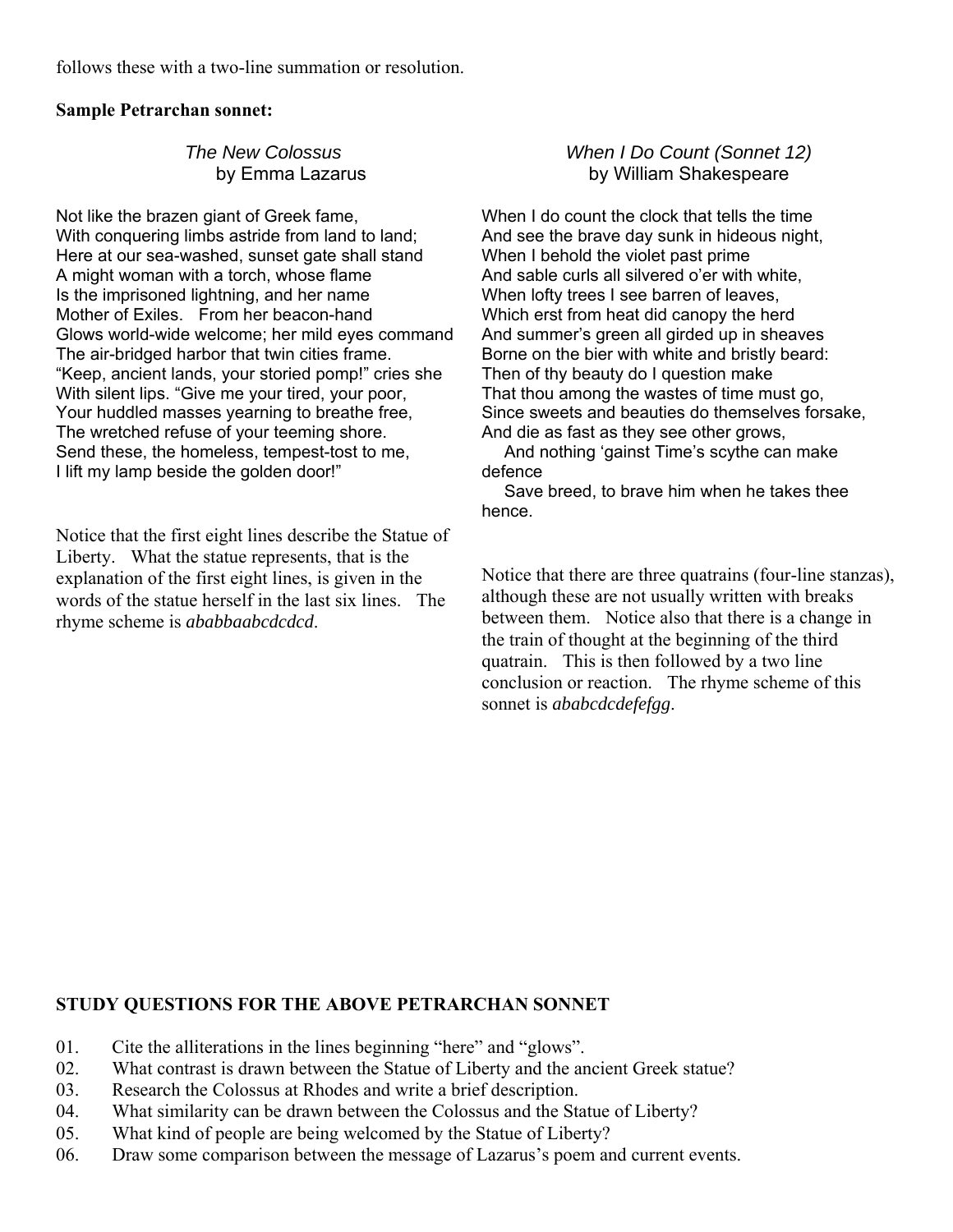# **STUDY QUESTIONS FOR THE ABOVE SHAKESPEAREAN SONNET**

- 01. Cite the alliterations in the lines beginning "When I" and "Which".<br>02. Explain the line beginning "And Sable".
- Explain the line beginning "And Sable".
- 03. In general, what do the first two quatrains describe?
- 04. What does the third quatrain do? In other words, what comparison or parallel does it make?
- 05. What conclusion, or advice, is given in the last two lines?
- 06. What is personified in the next-to-last line?

# **VOCABULARY SONNETS**

*Directions: Match the definitions to the words by writing the letter of the definition in front of the word:*

| 01.       | astride                                       | d.          | A piece of wood or a metal container with a        |
|-----------|-----------------------------------------------|-------------|----------------------------------------------------|
| 02.       | barren                                        |             | wick that is set on fire for light                 |
| 03.       | beacon                                        | e.          | Jailed; pent up; incarcerated                      |
| 04.       | behold                                        | f.          | A signal fire, especially one on a hill or atop a  |
| 05.       | bier                                          | tower       |                                                    |
| 06.       | brazen                                        | g.          | Stately or brilliant display; ostentatious display |
| 07.       | canopy                                        | or show     |                                                    |
| 08.       | erst                                          | h.          | Crowded, pushed, or nestled together               |
| 09.       | forsake                                       | I.          | Wanting; desiring                                  |
| 10.       | girded                                        | $\dot{J}$ . | Deeply distressed; miserable                       |
| 11.       | hideous                                       | k.          | Garbage; detritus; trash                           |
| 12.       | huddled                                       | 1.          | Full of, as being ready to go or give forth        |
| 13.       | imprisoned                                    | m.          | Famous; renowned                                   |
| 14.       | limbs                                         | n.          | Storm                                              |
| 15.       | lofty                                         | 0.          | Frightful; ugly; revolting                         |
| 16.       | pomp                                          | p.          | A small flower that overwinters and blooms         |
| 17.       | prime                                         |             | early in the spring                                |
| 18.       | refuse                                        | r.          | See                                                |
| 19.       | sable                                         | S.          | Best or most vigorous part of a person, time, or   |
| 20.       | scythe                                        | thing       |                                                    |
| 21.       | sheaves                                       | t.          | <b>Black</b>                                       |
| 22.       | storied                                       | u.          | High; elevated; tall                               |
| 23.       | teeming                                       | V.          | Empty; devoid; bare                                |
| 24.       | tempest                                       | w.          | Formerly                                           |
| 25.       | torch                                         | X.          | Cover; overhead shelter                            |
| 26.       | violet                                        | y.          | Fastened with a belt or band                       |
| 27.       | wretched                                      | Z.          | Bundles of grain stalks tied up together           |
| 28.       | yearning                                      | aa.         | Platform or portable framework for a coffin        |
| a.        | Of or like brass; brave or bold; impudent     | bb.         | Leave; abandon                                     |
| b.        | Arms and legs                                 | cc.         | A tool with a long curved blade for cutting        |
| c.        | Standing astraddle something, with one leg on | grain       |                                                    |
| each side |                                               |             |                                                    |

# **COMPOSITION ASSIGNMENT**

*Directions: Find a Petrarchan or Shakespearean sonnet. DO NOT use what is in the textbook! Copy it. Write a paragraph containing a summary of the message of the sonnet, examples of alliteration, charting of the rhyme scheme, etc. Be prepared to read the sonnet and your paragraph in class.*